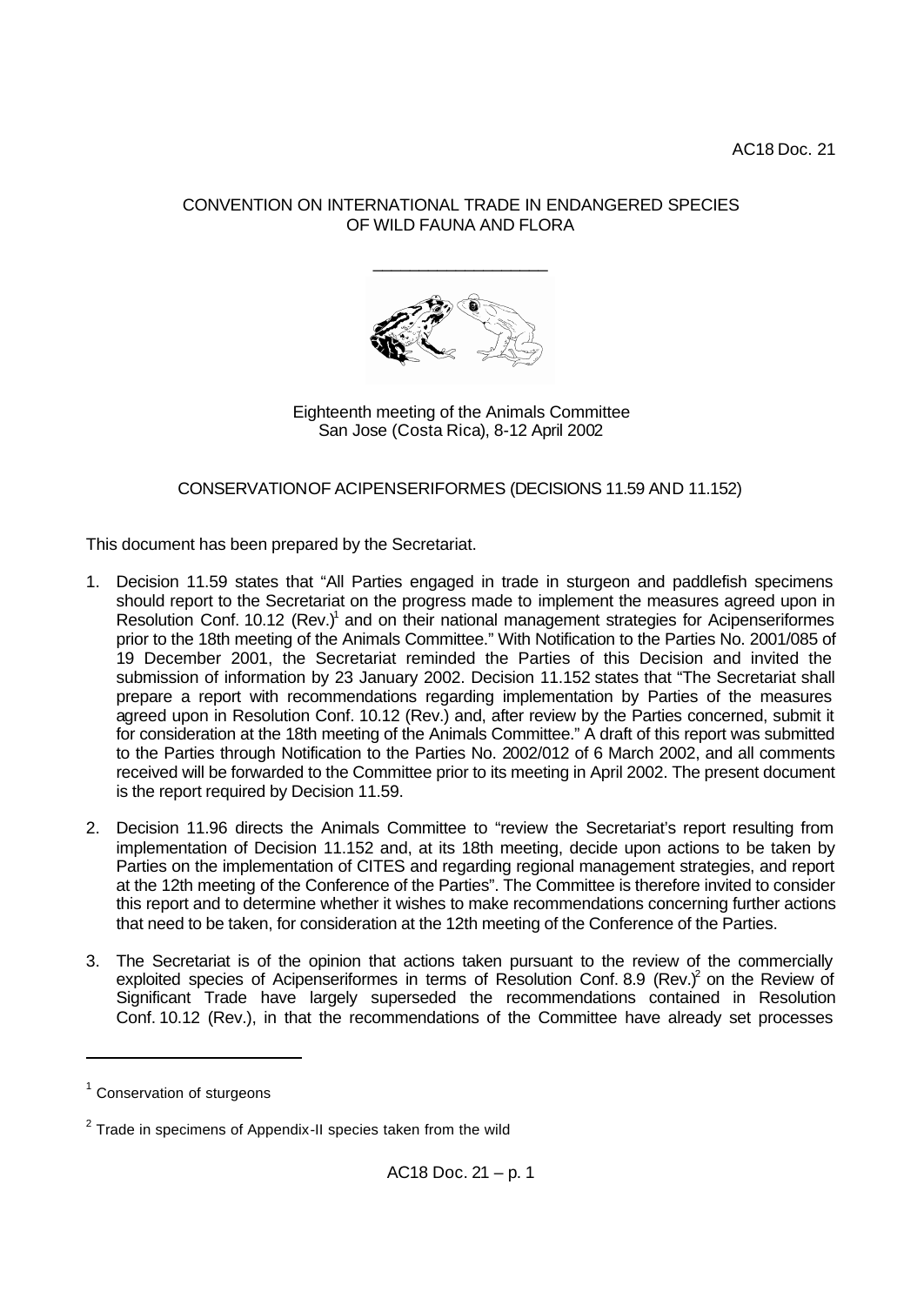under way to address a wide range of issues that will benefit the conservation of the Acipenseriformes. The Committee might nevertheless consider whether it should make recommendations concerning the species that have not yet been reviewed in the context of Resolution Conf. 8.9 (Rev.), or possibly suggest amendments to Resolution Conf. 10.12 (Rev.) if deemed necessary.

4. Information provided in response to Notification to the Parties No. 2001/085 is reflected in this document, along with information obtained through other activities related to the implementation of Resolution Conf. 10.12 (Rev.). It is not possible, however, to provide detailed information on the implementation of this Resolution for all 27 species recognized in the Order Acipenseriformes. The majority of species (15) are not economically important and/or relatively poorly known compared to the species that account for most specimens in trade such as *Acipenser gueldenstaedtii, A. persicus, A. stellatus, Huso huso* and *Polyodon spathula*. It is noteworthy that species of the Order Acipenseriformes until recently occurred in virtually all the major river systems and seas of the northern hemisphere, and that approximately 50 countries are or were range States. *Acipenser sturio* has possibly become extinct in 26 countries, mostly in western and central Europe. Eight countries in the Eurasian region and North America have lost one or more species other than *Acipenser sturio.* For the majority of countries, little or no information is readily available concerning the conservation of Acipenseriformes species.

### Implementation of Resolution Conf. 10.12 (Rev.)

- 5. Aspects of the implementation of Resolution Conf. 10.12 (Rev.) on the conservation of sturgeons have received much attention in the past two years, notably in the Review of Significant Trade in Acipenseriformes and in agreements reached at the 45th meeting of the Standing Committee (Paris, June 2001) on further actions by some range States and the verification of their implementation by the Secretariat; and in the development of a universal caviar labelling system and various activities aimed at combating illegal trade. The Secretariat has obtained through these processes much information from the Parties concerning their conservation efforts and management of Acipenseriformes species and concerning the control of trade in Acipenseriformes specimens. The results have been summarized in several documents and reported to the Animals Committee, the Standing Committee and the Parties (see for instance documents Doc.AC16.7.2, SC45 Doc. 12, AC17 Doc. 7.1, Notifications to the Parties Nos. 2001/041, 2001/042, 2001/045, 2001/056, 2001/065, 2001/075, 2001/087 and 2001/088, all available on the CITES website, and CITES Alerts to enforcement agencies). Further information has been collected through the Secretariat's ongoing liaison with range States, participation in meetings such as the meeting of the Black Sea States on sturgeon conservation and management in October 2001, Sofia, Bulgaria, the verification and enforcement-related missions that the Secretariat conducted in the Caspian States and the United Arab Emirates pursuant to decisions of the Standing Committee at its 45th meeting, and participation in a regional environmental law workshop in December 2001 in Baku, Azerbaijan.
- 6. The operative part of the Resolution contains the following provisions and recommendations (in italics). Further information concerning the implementation of these provisions and recommendations is provided below:

*URGES the range States of species in the Order Acipenseriformes to*:

*a) encourage scientific research particularly in the Eurasian region to promote the sustainability of sturgeon fisheries through management programmes;* 

Range States of the Amur River, Black Sea and Caspian Sea have made strong commitments to support cooperative research on a number of important issues such as stock assessment, monitoring, the genetic structure of stocks, and other issues highlighted in the recommendations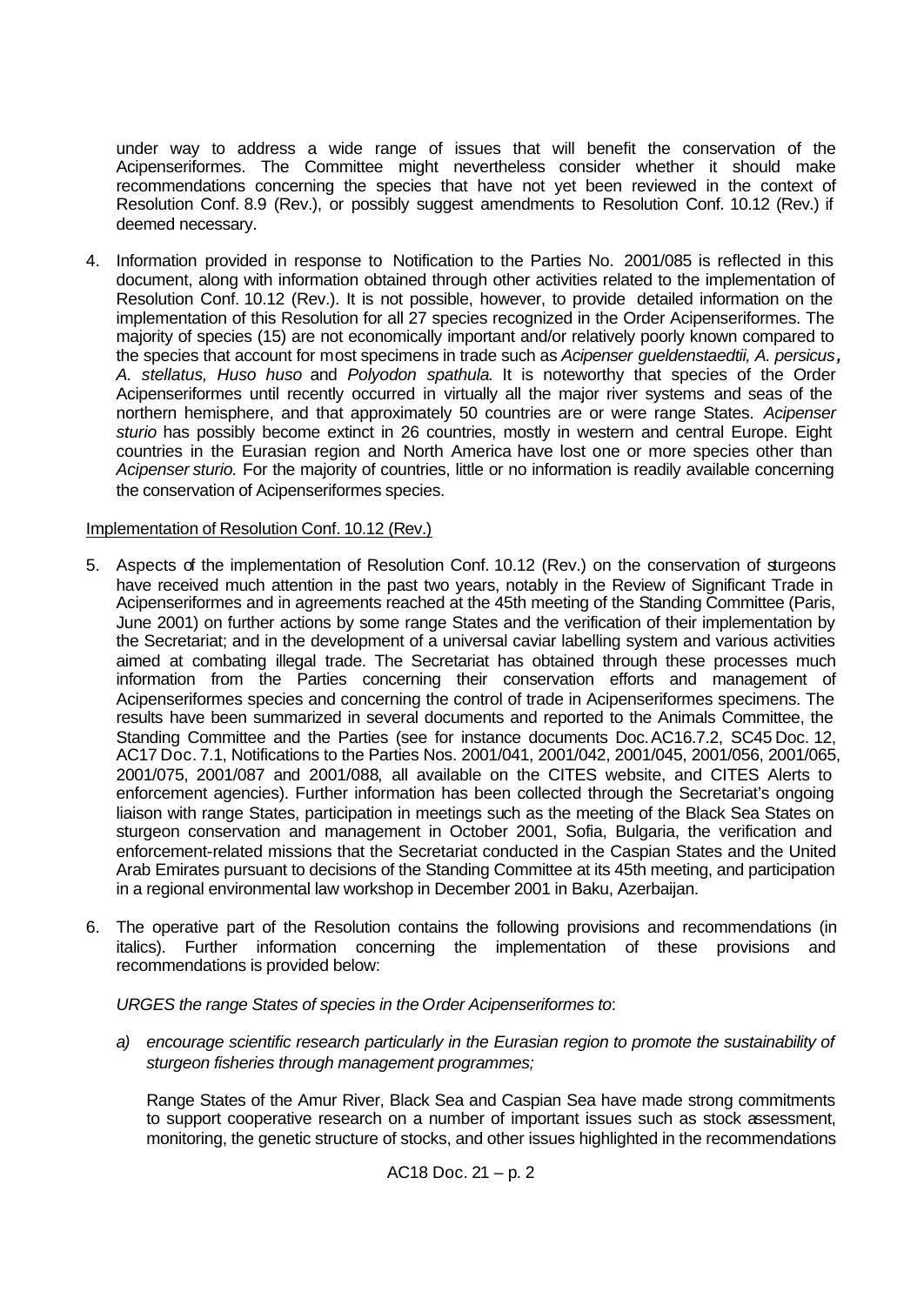of the Animals Committee concerning these basins. In the Black Sea region, agreement has been reached to form a cooperative sturgeon management body, the Black Sea Sturgeon Management Group, which has agreed to identify additional research priorities and initiatives.

*b) curtail the actual illegal fishing and export of sturgeon specimens by improving the enforcement of existing laws regulating fisheries and export in close contact with the CITES Secretariat, ICPO-Interpol and the World Customs Organization;* 

This provision has also been addressed in the recommendations of the Animals Committee for range States of the Amur River, Black Sea and Caspian Sea basins. An agreement was reached by the Caspian States to request Interpol to conduct an analysis of illegal trade, and for the Secretariat, in collaboration with Interpol and the World Customs Organization, to conduct a study of enforcement needs for implementing CITES and measures in national legislation aimed at combating illegal harvest of sturgeons and trade in their products [see Notification to the Parties No. 2001/056, Annex 1, paragraph d) iii)]. The first of such assessments has been completed, and recommendations have been made to the country concerned. The data currently available on illegal harvesting, trade and enforcement are too limited for analysis by Interpol. It also appears that existing legislation itself does not necessarily facilitate enforcement. The Secretariat will, as resources allow, continue to engage with all the countries in support of this recommendation. ICPO-Interpol and the World Customs Organization have discussed illegal trade in caviar at several of their meetings and have brought the Secretariat's Alerts on this subject to the attention of their member countries. The Secretariat has also noted an increased communication between exporting and importing countries to identify illicit shipments but believes more could be done. Environment Canada (with the assistance of the Secretariat) has recently published an identification guide for sturgeon and paddlefish, which may further assist with enforcement of trade regulations.

*c) explore ways of enhancing the participation of representatives of all agencies responsible for sturgeon fisheries in conservation and sustainable-use programmes for these species;* 

The recommendations of the Animals Committee concerning those species that have been reviewed by the Committee pursuant to Resolution Conf. 8.9 (Rev.) have in general resulted in involvement by various government sectors in sturgeon conservation and management issues, particularly in the Caspian region (but liaison between Management Authorities for Acipenseriformes and other CITES Management Authorities in the same country, or other fisheries management agencies could still be improved). The degree of participation by agencies referred to in this recommendation is not currently considered to be problematic by the Secretariat.

*d) promote regional agreements between range States of sturgeon species aiming at proper management and sustainable utilization of sturgeons;* 

All littoral countries of the Amur River, Black Sea and Caspian Sea have confirmed their commitment to develop regional agreements and conservation strategies, partly in response to Decision 11.58 (which specifies that intergovernmentally coordinated quotas have to be declared for each basin), and partly in response to the recommendations of the Animals Committee for species reviewed pursuant to Resolution Conf. 8.9 (Rev.), which specifically addressed this issue. Intergovernmental commissions for the management of sturgeons in the Amur River and Azov Sea have already been established.

*RECOMMENDS:*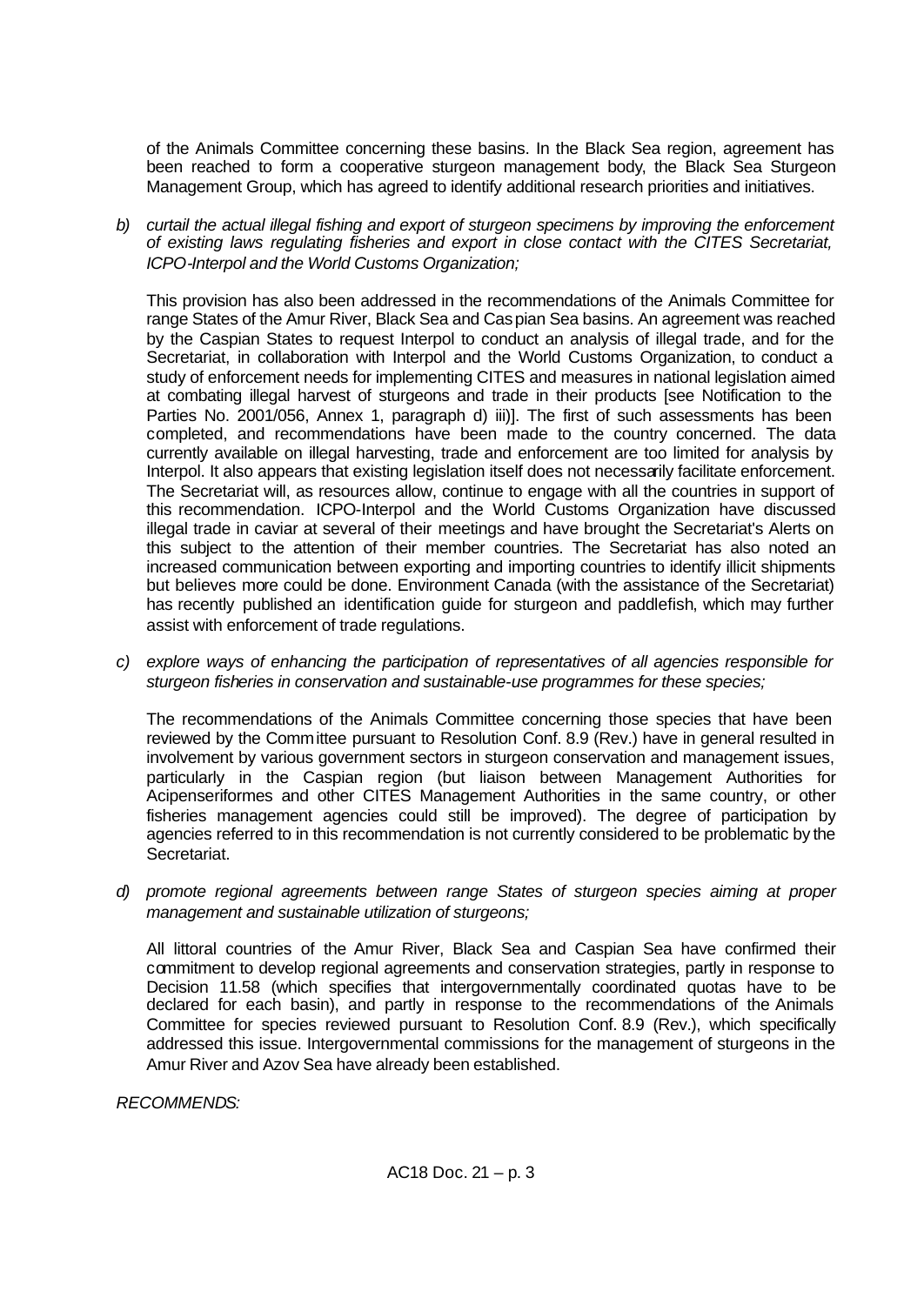*a) that Parties provide the Secretariat with copies of applicable legislation on CITES, including legislation on sturgeon species, particularly referring to the export of personal effects;* 

Although several range States have provided details of their fishing regulations, many such Parties still do not have adequate legislation to implement the Convention. Full translations of relevant text in one of the working languages of the Convention is lacking in some cases, and it is not clear whether the effec tiveness of legislation has been assessed by all range States.

## *b) that range States inform the Secretariat about legal exporters of sturgeon parts and derivatives;*

Some range States have provided the information to the Secretariat, but the Secretariat is of the opinion that the principal obligation remains with Management Authorities to monitor the operations of exporters. The Animals Committee has also recommended pursuant to Resolution Conf. 8.9 (Rev.) that the relevant countries should register exporters in future. It may be equally important for re-exporting countries to register and regulate the activities of re-exporters. The Secretariat is aware that the details of exporters and labelling systems that it has distributed to the Parties are welcomed by importing countries, which see such information as beneficial to their efforts to identify illegal shipments, and encourages range States to continue to supply such and the state of the state of the state of the state of the state of the state of the state of the state o

*c) that importing countries be particularly vigilant in controlling the unloading of sturgeon specimens;* 

Several importing countries have made significant seizures of illegally traded caviar and some have conducted intensive investigations into illicit trade that have resulted in successful prosecutions. The Secretariat has provided advice to assist importing countries in identifying fraudulent and forged permits and certificates and this has resulted in a number of seizures and confiscations. The Secretariat's own investigation in 2001 of re-exports of caviar from the United Arab Emirates revealed that substantial quantities were of questionable origin. The Management Authority of the United Arab Emirates and the Secretariat are cooperating to close off a route that has been exploited by unscrupulous dealers. The Secretariat has also taken steps to identify new routes or traders as they emerge. The Secretariat believes, however, that there remains considerable scope for improvement in the exchange of information between exporting, re-exporting and importing countries regarding illicit trade and traders.

*d) that Parties ensure that all their relevant agencies cooperate in establishing the necessary organization, scientific and control mechanisms needed to implement the provisions of the Convention with respect to the sturgeon, and in any projects designed to conserve sturgeon species;* 

This issue has also been emphasized in the recommendations by the Animals Committee concerning species that have already been reviewed, and should also be an essential element in the development of regional conservation strategies. In at least two instances, mechanisms have been established to facilitate future cooperation between Management and Scientific Authorities, and with fisheries management bodies, where applicable. Most countries can do more to improve cooperation between Management and Scientific Authorities and enforcement agencies.

*e) that Parties consider the harmonization of their national legislation related to personal exemptions for caviar, to allow for the personal effects exemption under Article VII, paragraph 3, and consider limiting this exemption to no more than 250 g per person;*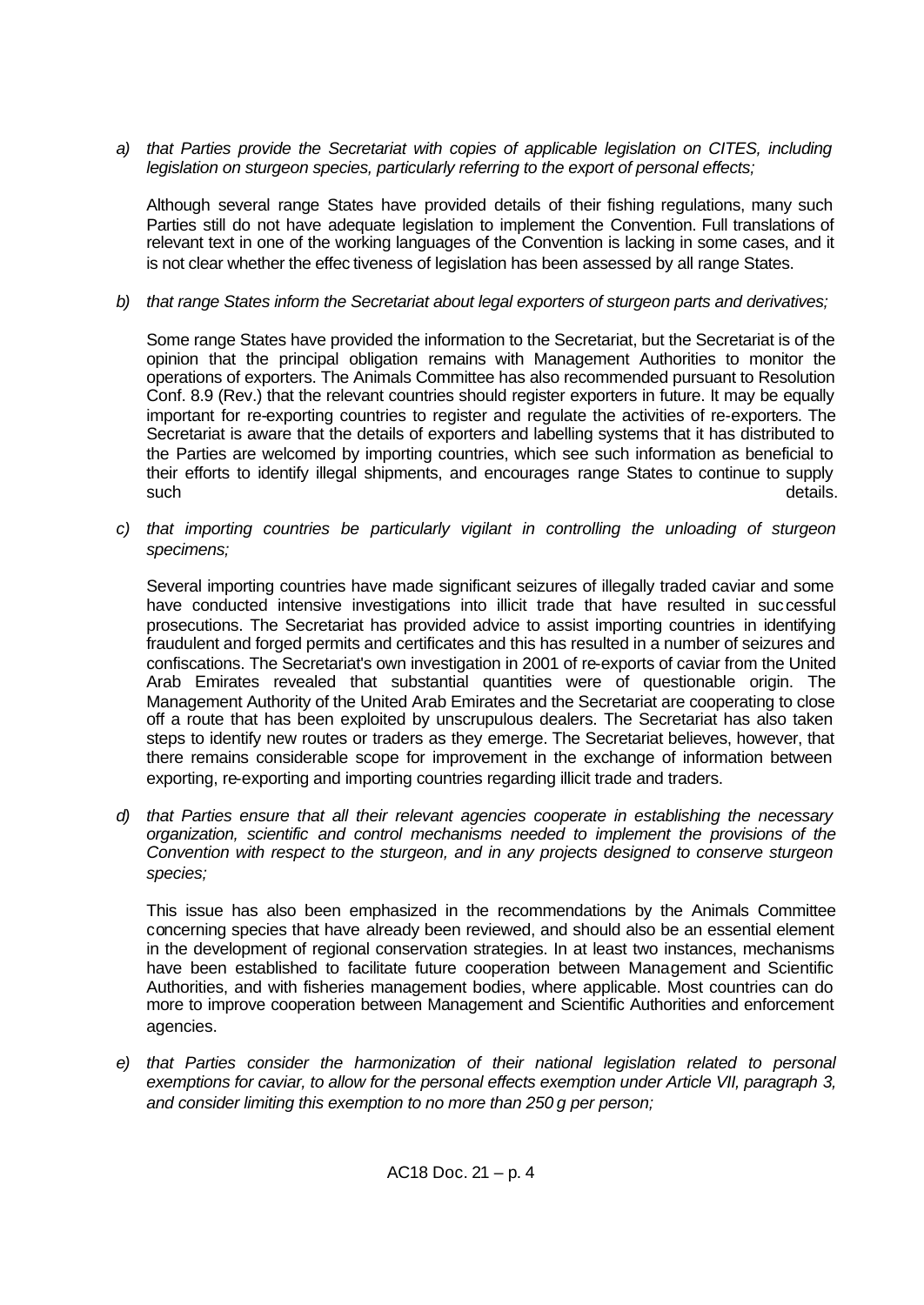The Secretariat is aware that some Parties have still to amend their legislation to put this recommendation into effect. It is not aware, however, of any significant problems regarding international movements of caviar, of quantities less than 250 g, for personal effects. It believes, however, that some Parties (including range States) could do more to make the public aware of the 250 g limit.

*f) that range States of sturgeon species included in Appendix II in accordance with Article II, paragraph 2 (a), consider the feasibility of establishing annual export quotas for sturgeon specimens and, if they are established, communicate such quotas to the Secretariat;* 

Decision 11.58 was adopted at the 11th meeting of the Conference of the Parties concerning the establishment of catch and export quotas for shared stocks of Acipenseriformes. This Decision has already resulted in much improved consultation amongst range States concerning quotas and provides a powerful incentive for future collaboration.

*g) that Parties monitor the storage, processing and re-packaging of sturgeon specimens in Customs free zones and free ports, and for airline and cruise line catering;* 

The Secretariat is aware of several seizures that have been conducted by Parties whilst monitoring Customs free zones and free ports. It has no information to indicate that this is a major area for concern, however. Neither is it aware of significant problems relating to airline and cruise line catering. It has, however, brought to the attention of relevant Parties the fact that airlines appear to have been targeted as potential customers by some illicit traders and has asked Management Authorities to raise awareness among airlines of illegal trade.

*h) that the Secretariat, in consultation with the Animals Committee, explore the development of a uniform marking system for sturgeon parts and derivatives and aquaculture stocks to assist in subsequent identification of the species while consulting with appropriate experts in fisheries, aquaculture and industry, and particularly in collaboration with range States;* 

Resolution Conf. 11.13 $3$  on a universal labelling system for the identification of caviar was adopted at the 11th meeting of the Conference of the Parties, and the Animals Committee has been closely involved in subsequent consultations on the implementation of a universal labelling system, and possible refinements to the Resolution. The Secretariat believes that labelling should be applied to all containers, regardless of size, and should be used in both domestic and international markets. The Secretariat recommends that the CITES logo be used on labels. Repackaged and re-exported caviar should also be labelled. The Animals Committee may wish to consider proposing an amendment to Resolution Conf. 11.13 to expand the use of labels accordingly. The Secretariat is aware of increasingly widespread use of DNA profiling to assist in determining the species from which caviar is derived. It recognizes that several Parties are in favour of an internationally approved system for DNA profiling and is conscious that there has been some criticism of some current systems. Whilst acknowledging that a standardized system would be preferable, the Secretariat wishes to point out that it is a matter for each country's judiciary to decide what is acceptable or not and, thus, the adoption of a universal system may not be possible. The Secretariat continues, however, to encourage range States to make samples available for research and DNA profiling purposes and it believes there is greater scope for such exchanges of material than is the case at present.

l

 $3$  Universal labelling system for the identification of caviar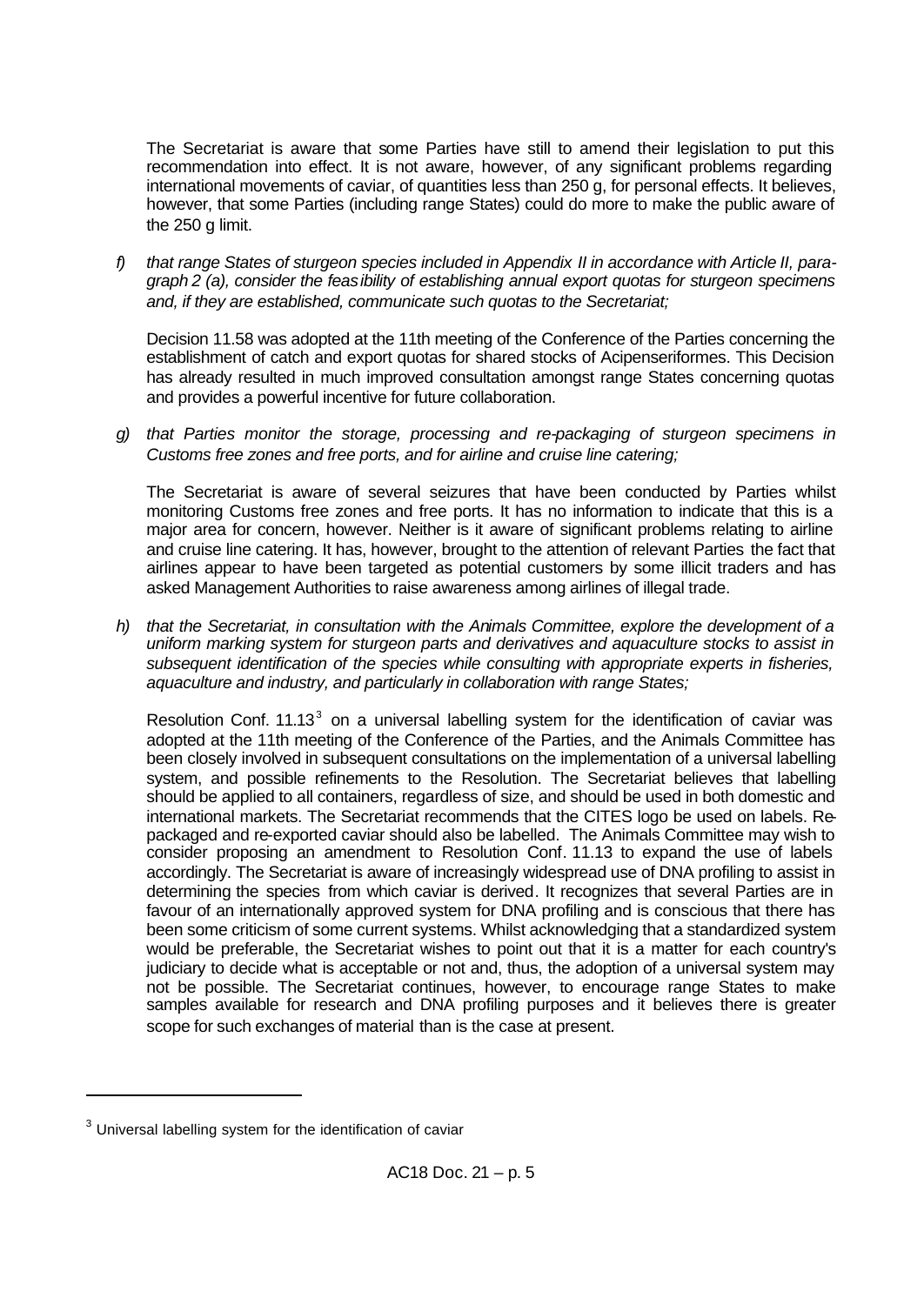*i) that the Animals Committee consider the trade in sturgeon specimens in the context of the review of significant trade, pursuant to Resolution Conf. 8.9 (Rev.);* 

All internationally traded species of Acipenseriformes have been reviewed or are in the process of being reviewed (see Notification No. 2001/056 and document AC18 Doc. 7.1).

### *DIRECTS the Secretariat:*

*a) in collaboration with range States and international organizations from both industry and the conservation community, to assist with the development of a strategy including action plans for the conservation of Acipenseriformes;* 

The development of conservation strategies and action plans have been incorporated in the recommendations of the Animals Committee concerning the Amur River, Black Sea and Caspian Sea, and the Secretariat remains at the Parties' disposal to assist with this task.

*b) for that purpose, to seek financial assistance from Parties, international organizations, United Nations Specialized Agencies, intergovernmental and non-governmental organizations and industry.* 

The Secretariat will continue to seek financial assistance for the development of conservation strategies and action plans. I has already been able to secure funding for the first meeting towards the development of a regional conservation strategy in the Black Sea, which also involved FAO and the IUCN/SSC Sturgeon Specialist Group. The Secretariat has also provided assistance with the drafting of a major funding proposal for further development in this regard in the Black Sea region, but wishes to note, however, that it may be difficult to raise substantial funding for this type of activity.

### General summary and recommendations

7. It may appear from paragraph 6 that considerable progress has been made to implement Resolution Conf. 10. 2 (Rev.). The Secretariat nevertheless wishes to emphasize that serious problems remain to be addressed concerning the conservation and sustainable management of Acipenseriformes stocks. Some of the major problems are presented in the following summary and further recommendations are made for consideration by the Committee. The summary and recommendations are based on the information available to the Secretariat and its perspectives on what has proved to be a highly complex and challenging conservation and management issue, and may need refinement through inputs from specialists in sturgeon fisheries and conservation. In general, little or no information is available about the biology, conservation requirements and management of the majority of stocks of sturgeons and paddlefish and their habitats. It has not been possible to do an exhaustive literature review for a comprehensive overview of the many conservation problems that face this group of species, or to reflect site- and stock-specific problems, and the conclusions and recommendations are therefore of a general nature, and perhaps more applicable to the commercially exploited stocks of the Eurasian region than to stocks elsewhere.

### Protection of sturgeon habitats and the genetic integrity of stocks

8. All species of Acipenseriformes in virtually all range States have been seriously affected by a massive loss and degradation of habitat in the 20th century. Very few major river systems in the distribution range of the Acipenseriformes have not yet been subjected to the construction of dams, reservoirs, channels or water abstraction for agriculture. The principal effects of barriers and other alterations to flow regimes are to change the characteristics of streambeds, the salinity, temperature, depth and turbidity of water, and the sedimentation regimes in estuaries and lakes. These changes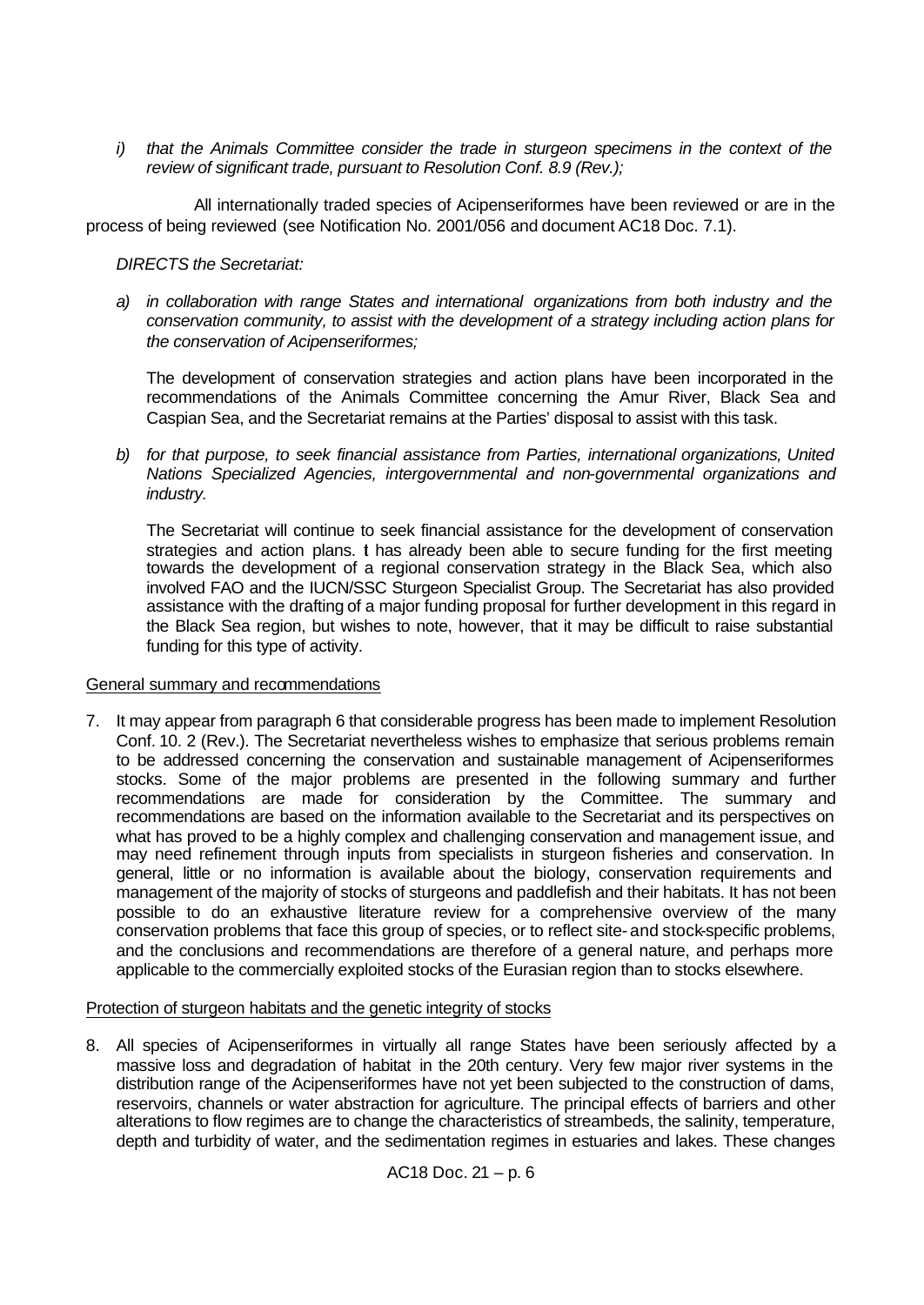result in the physical obstruction of migration routes and the alteration of spawning grounds. Although most Acipenseriformes species typically spend a relatively small proportion of their lives in freshwater systems, all species are completely dependent on freshwater systems to spawn (sturgeon fry have a very low tolerance to saline water). Dramatic declines in recruitment have been recorded after access to spawning sites was lost or when spawning sites were modified through sedimentation or scouring. Spawning in the majority of species is currently restricted to a small fraction of the original spawning grounds, often in sub-optimal spawning habitat. In some cases, the ecological separation between species during spawning has been lost, resulting in interspecific competition for spawning sites and hybridization in extreme cases.

- 9. Access to spawning sites is frequently compromised or completely impossible in some systems as the result of reduced flow rates, reduced water depths and the formation of sand bars across river mouths. These effects are most pronounced in smaller rivers, many of which have been entirely lost to sturgeons. Significant spawning, and major stocks of sturgeons, currently occur primarily in only the largest river systems, and only in those where a considerable length of river can still be accessed from the relevant marine basin where sturgeons spend most of their lives. Some stocks have persisted primarily because of large-scale introductions over a long period of time rather than natural spawning, or have been reduced to relict status, persisting largely as non-breeding adults with little or no recruitment. It is nevertheless encouraging that some countries have indeed made attempts to mitigate the effects of habitat alteration by for example dredging of river mouths. Experiments are under way in the Azov Sea basin to create artificial spawning runs in blocked rivers, based on work in North America, which may result in improved spawning, but concerted action is needed to protect remaining spawning habitat. It is not known to what extent countries, especially in the Eurasian region, are actively protecting the remaining freshwater habitat of sturgeons and paddlefish, but the protection of spawning habitat and the maintenance of access to such habitat have to be priorities for conservation if further losses are to be avoided. The restoration of spawning habitat and migratory access to such sites would come a close second.
- 10. Serious habitat degradation has also occurred as the result of industrial and agricultural pollution and eutrophication, affecting both the freshwater and marine components of drainage basins. Some stocks show evidence of reproductive inhibition and teratogenesis, and it can be assumed that reproductive success and recruitment have been compromised to a varying degree in many more stocks. Other serious changes occurring in marine waters can not be ruled out, and the potential consequences of oil and gas extraction as well as the introduction of alien species remain to be explored in full. Sturgeon species differ in their tolerance to disturbance, and the community structure or species composition may accordingly change significantly in some basins.
- 11. Insufficient information is available on the population structure of almost all Acipenseriformes species, but there are several indications that considerable genetic differentiation has occurred at drainage basin and species level and that most populations may therefore be far more complex than is currently known. Many species exhibit a high degree of fidelity to natal rivers. Little genetic exchange seems to occur between different spawning stocks of the same species, despite the mixing of non-reproductive individuals of different stocks in the marine environment for the greater part of the year. Individual stocks are therefore highly vulnerable to disruptions in migration and spawning within particular rivers. It is a common feature of large Eurasian basins that spawning rivers are currently restricted to a fraction of the total number of tributaries that previously served as spawning grounds, and it is likely that a considerable degree of genetic diversity has already been lost. It appears in these systems that, once spawning has ceased in a tributary for a considerable period, it is unlikely to be reinstated (but attempts are under way in some countries to create new spawning stocks through re-introduction).
- 12. The conservation status of some stocks and components of stocks is therefore likely to be considerably more complex than currently understood, and may be compromised further by the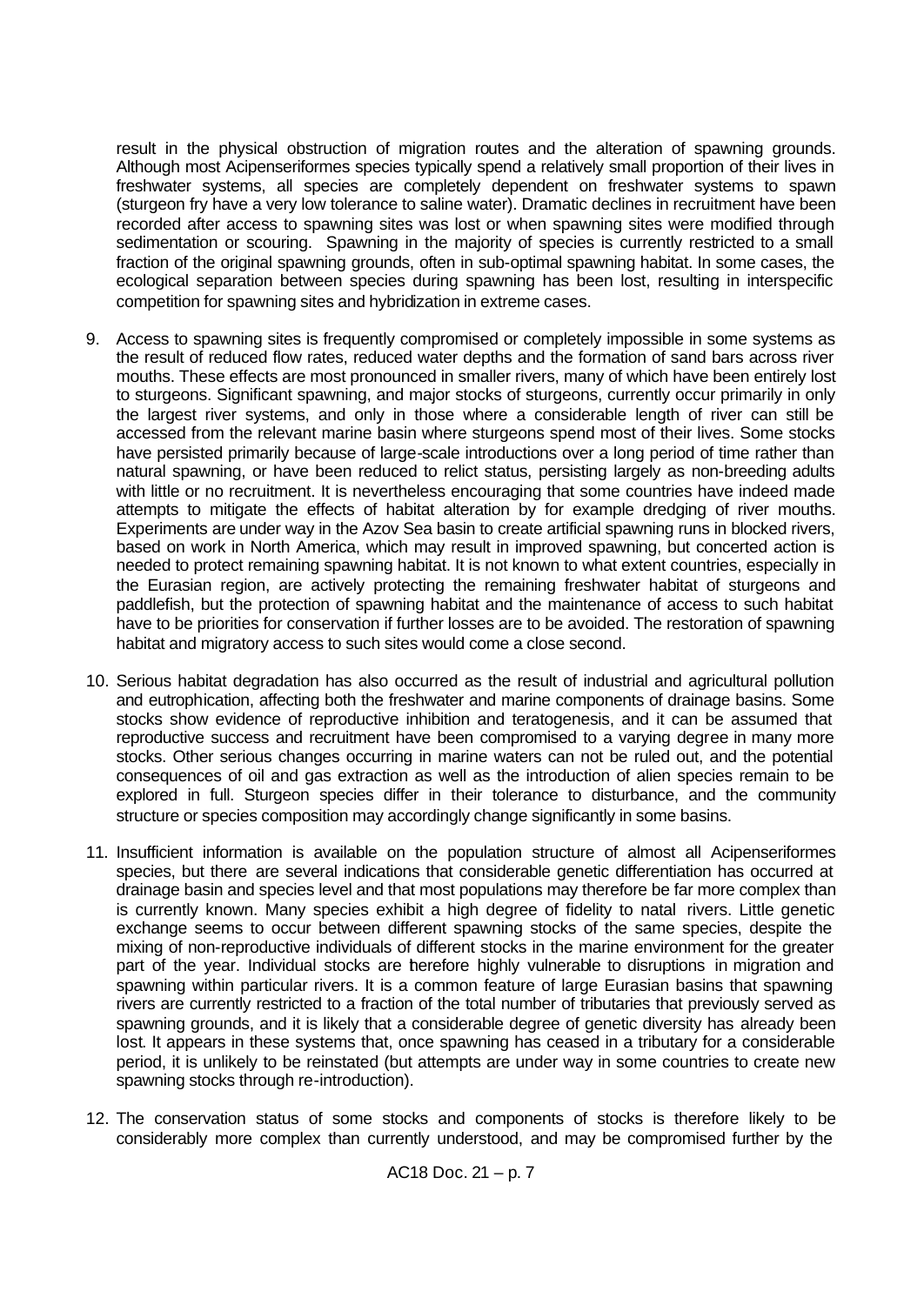inability of fisheries management systems to deal appropriately with different sub-stocks. Fishing pressure may lead to the disappearance of less abundant genetic forms within a larger population if fishing pressure cannot be controlled to a level appropriate to the conservation needs of each genetic variant.

- 13. The introduction of specimens from aquaculture operations into spawning systems may have considerable impacts on the genetic diversity within a basin. Most aquaculture operations in the Eurasian region, producing tens of millions of fingerlings per year for stocking in support of commercial fisheries, base their operations on very limited numbers of parents, in some cases on fewer than 10 adult females per species per year. The release of large numbers of closely related offspring may swamp smaller numbers of offspring produced through natural spawning and may therefore reduce the genetic fitness of the population as a whole and of each successive spawning cohort. The maintenance of as diverse a genetic pool as possible is pivotal given the increasing uncertainty concerning spawning opportunities and the generally reduced size of sturgeon stocks.
- 14. Interbasin transfer of subspecies or genetically distinct stocks (possibly even species) has occurred through introduction in support of commercial fisheries. It can be expected that increasing demand for fertilized live oocytes and cryo-preserved spermatocytes for artificial reproduction may lead to further mixing of genetic stocks, and some precautionary measures should be developed.
- 15. Some countries have established freshwater populations of some species of sturgeons in river sections isolated from marine bodies through the construction of dams etc. These populations, e.g. in the Volga and Kuban Rivers, surprisingly, have managed to spawn and persist despite the lack of access to the marine system, but are nevertheless reproductively isolated from their parental stocks. A decision will be required in future to manage such stocks separately from parental stocks and to allow the inevitable genetic drifting that will occur, or to manage them as part of a metapopulation. Currently vacant sturgeon habitat in such isolated parts of rivers may hold considerable potential for the recovery of populations and spawning, but will require human intervention indefinitely to be of any conservation value.

### Recommendations

- 16. A global inventory of Acipenseriformes spawning habitats and sites and their conservation status, ranked according to importance, should be conducted urgently by all range States, as the basis for further conservation planning and action.
- 17. Regional conservation strategies for Acipenseriformes, as recommended in Resolution Conf. 10.12 (Rev.) and also recommended by the Committee in terms of Resolution Conf. 8.9 (Rev.) should include provisions to maintain and improve the conservation status of Acipenseriformes habitat in fresh water in particular. The protection of such habitat should be integrated as much as possible by range States into their national conservation priorities, also those relating to other international agreements such as the Convention on Biological Diversity (CBD), the Convention on Wetlands of International Importance (Ramsar) and the Convention on Migratory Species of Animals (CMS). It should become a common goal to protect all remaining unprotected spawning habitats and migratory routes in the short term; to improve the level of protection of currently protected spawning habitats and migratory routes in the medium term; and to attempt the restoration of spawning habitats and migratory routes of all critically endangered and endangered (or the equivalent classifications that countries may use nationally to rank the conservation status of species) species of Acipenseriformes in as many range States as possible. Former range States should be encouraged to re-introduce nationally extinct species.
- 18. Further work aimed at improving the understanding of the population structure and genetic variation of stocks subject to large scale economic exploitation is urgently needed.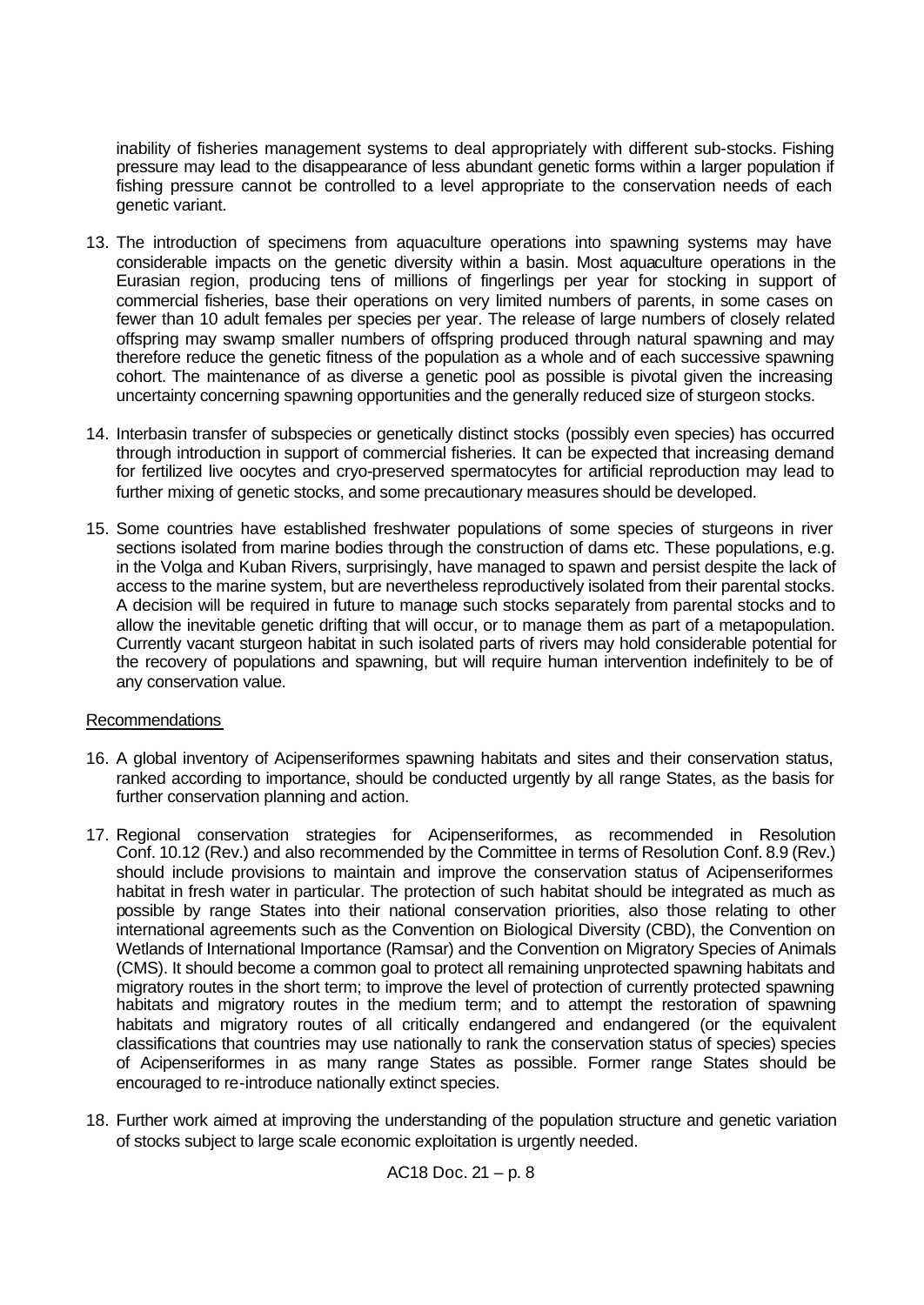19. Guidelines based on genetic considerations need to be developed concerning large-scale stocking of basins with fingerlings produced through aquaculture. The principal objective of such guidelines should be that the genetic composition of offspring produced for release in a functional spawning river should not compromise the genetic variation of that spawning stock.

### Management of Acipenseriformes fisheries

- 20. Most sturgeon species of economic importance are anadromous, i.e. migrating from marine water bodies to spawn in freshwater systems. Planned sturgeon fisheries target reproductively mature individuals, typically from the time when reproductively active individuals leave the marine system to start their spawning migration until they return to marine water. Most fisheries that are aimed at producing caviar as the principal product are conducted in spawning rivers, i.e. to maximize the caviar yield by targeting females with oocytes in an advanced stage of development. Catches from river fisheries are not entirely limited to pre-spawning females, as the harvesting methods are not selective and will still result in the capture of males, immature individuals (which have been reported to accompany spawning migrants for reasons that are still unclear) and post-spawning females. This type of fishery typically involves multiple catching stations along a river, affecting individuals moving both upstream and downstream. Unless catching effort is extremely well regulated, mortality is likely to be very high. A high proportion of sturgeons from typical catches appears to be landed alive, but little seems to have been done so far to release non-target individuals (probably because the meat from such individuals is also of commercial or subsistence value).
- 21. The age structure of stocks seems to be highly uneven in many cases, which is consistent with a pattern of episodic recruitment (i.e. successful mass recruitment takes place in some years only), possibly exacerbated by anthropogenic influences on, for example, water discharge into spawning rivers. The sizes of most stocks of economically important species have strongly declined historically, but are still large in absolute terms (in the order of 10<sup>5</sup> or 10<sup>6</sup> individuals or more), with a strong bias towards juveniles. For long-living, slow-maturing but highly fecund species, this bias is partly explained by the relatively low natural mortality rates of juveniles older than about one year, the massive stocking of juveniles from hatcheries in some areas, but also by the high mortality rates of adults due to fishing. A large proportion of catches seems to consist of first-time spawners, indicating low adult survival rates. Minimum size limits, but no maximum size limits in the Eurasian region, have been established for all commercial catches.
- 22. Catch quotas have traditionally been based on stock assessments in the marine environment, but stock assessments have seldom been satisfactory in terms of basin-wide coverage and sampling intensity. While it may be possible to infer an estimated total stock size from stock assessments based on sampling trawls, a number of complications have to be considered. In some cases, sampling trawls have produced such limited catches of sturgeons, probably because of the currently reduced densities of most sturgeon stocks, that little can be inferred about the age structure and recruitment of stocks, and statistical variation in most demographic and biological parameters remains unknown. Additionally, stock assessments based on trawling in marine bodies seem to have little direct relevance to the setting of catch quotas for the spawning component in any given year, because not enough information is collected through such assessments on the component of the population likely to spawn in the next year. Some countries have attempted to adjust offtakes on the basis of the size and structure of the spawning component (mostly known from the fraction caught), but because an entirely different cohort (and a minor number of repeat spawners from older age classes) will enter rivers to spawn in the next year, the characteristics of spawning fish landed in any particular year have little predictive value for future years. The actual limit on catches of the spawning stock entering rivers therefore seems to be largely arbitrary. In some cases, it seems as if the bulk of the spawning component is harvested every year, as reflected in the low incidence of repeat spawners in catches. In this scenario, the only feasible option is to adjust catch quotas based on general stock trajectories derived from stock assessment surveys outside the spawning rivers.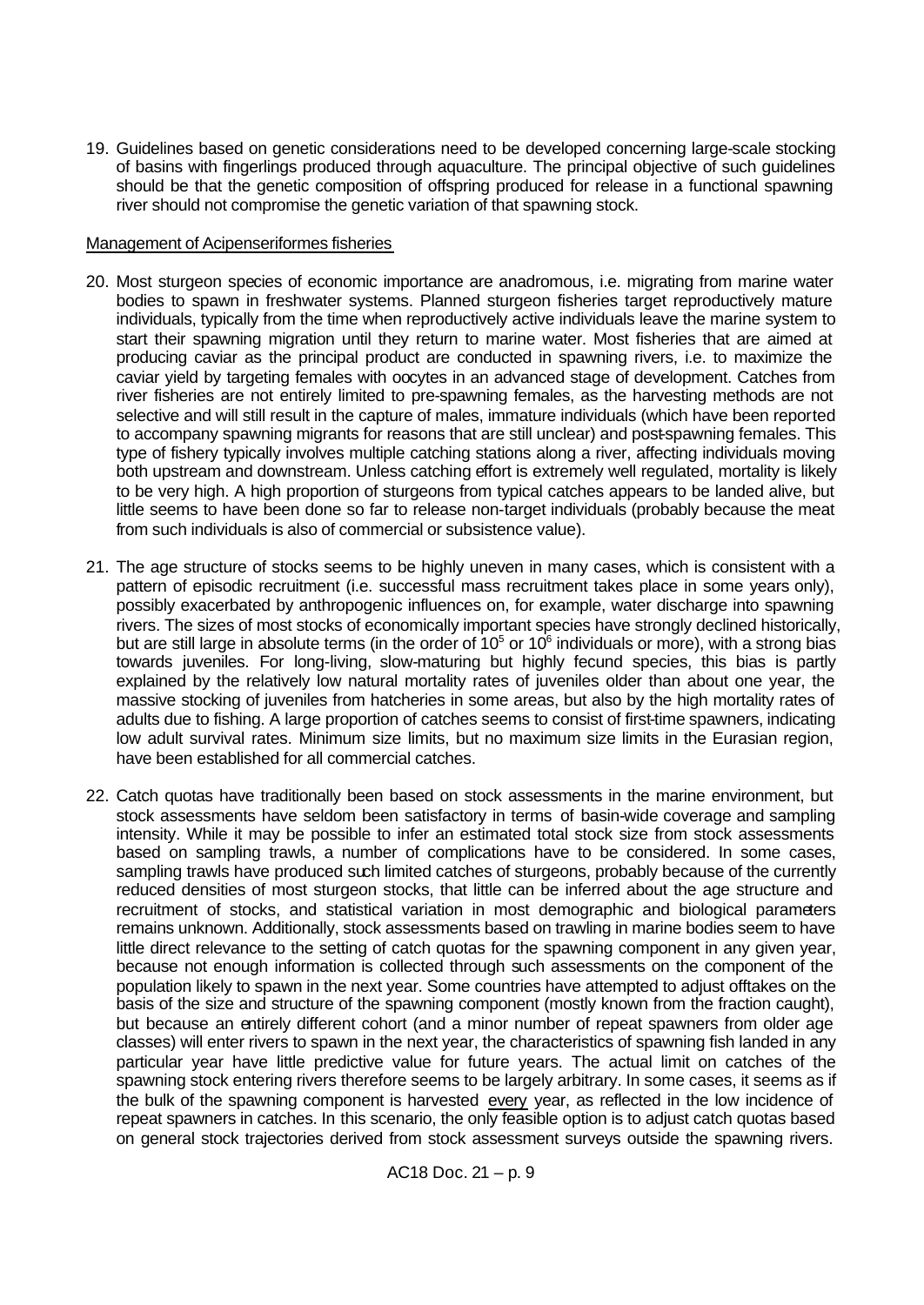This option may therefore not be specific enough to take account of temporal variation in recruitment, and thus to ensure that offtakes of specific year classes which dominate in spawning components are sustainable in terms of the survivorship of those year classes. Harvesting therefore seems, in general, to result in the elimination of entire cohorts or large fractions of cohorts.

- 23. Increasingly large numbers of sturgeons are also caught to obtain reproductive stock for aquaculture operations. The preferred specimens for aquaculture seem to the largest reproductively active specimens available, which may result in an additional targeted pressure on the relatively small fraction of stocks that have managed to spawn (or escape being caught) repeatedly. Increasing demand for stocking aquaculture operations may see an increasing targeting of juvenile or reproductively inactive sturgeon for rearing and breeding in captivity. The vast majority of specimens derived from aquaculture (fingerlings or fertilized oocytes) are indeed derived from wild specimens, from which gametes are obtained for *in vitro* fertilization, and the offtake of specimens for this purpose should also be considered in the context of sustainability of harvesting and making nondetriment findings.
- 24. Significant volumes of sturgeons are also caught as part of stock assessments, research and monitoring. Commercial trade in specimens derived from such catches seem to play an important role in the maintenance of research, scientific institutions and sturgeon hatchery production, but could also lead to abuse. Greater transparency in large-scale non-commercial or research-related fisheries is required to avoid concerns that such fisheries are merely a subterfuge for commercial fisheries and trade.
- 25. Unplanned sturgeon fisheries, namely as incidental catch or bycatch from other fisheries are, by definition, not targeted at any specific segment of the population. Large-scale industrial fishing for sardine-type fishes in, for example, the Black and Caspian Seas in areas where sturgeon juveniles accumulate have resulted in considerable bycatch of sturgeon, but the scale of impact is not known. In some countries, a high proportion of the total number of sturgeons landed was caught as bycatch from other fisheries, but there are grounds for concern that other fisheries may be used as a subterfuge by fishermen in order to catch the more valuable sturgeons.
- 26. Illegal fisheries in many instances amount to a major additional offtake. Although difficult to quantify (but recognizing considerable progress in, for example, the Danube system to do so), illegal fishing seems to amount to between four and ten times the volumes legally authorized to be caught, possibly more according to some estimates. Some countries have attempted to adjust offtakes to compensate for illegal catches (and catch limits derived from stock assessments in marine bodies implicitly take the impact of illegal catches in previous years into account), and have presented data that the declines in most stocks have been halted, but there are also cases where such compensation has not been effective or has not lead to the recovery of stocks. It is therefore imperative that the process of establishing commercial catch quotas should take better account of all sources of sturgeon mortality. Some countries have taken measures to provide strong incentives to reduce illegal catches and illegal trade, e.g. by a combination of offering price advantages for legally caught specimens and strict enforcement, which hopefully will result in a reduction in illegal catches over time.

### Recommendations

27. The process of establishing catch and export quotas for shared stocks established through Decision 11.58 should be maintained and improved. The Secretariat intends to propose amendments to this Decision at the 12th meeting of the Conference of the Parties to eliminate several confusing elements contained in the Decision and to provide for clearer guidance concerning the process that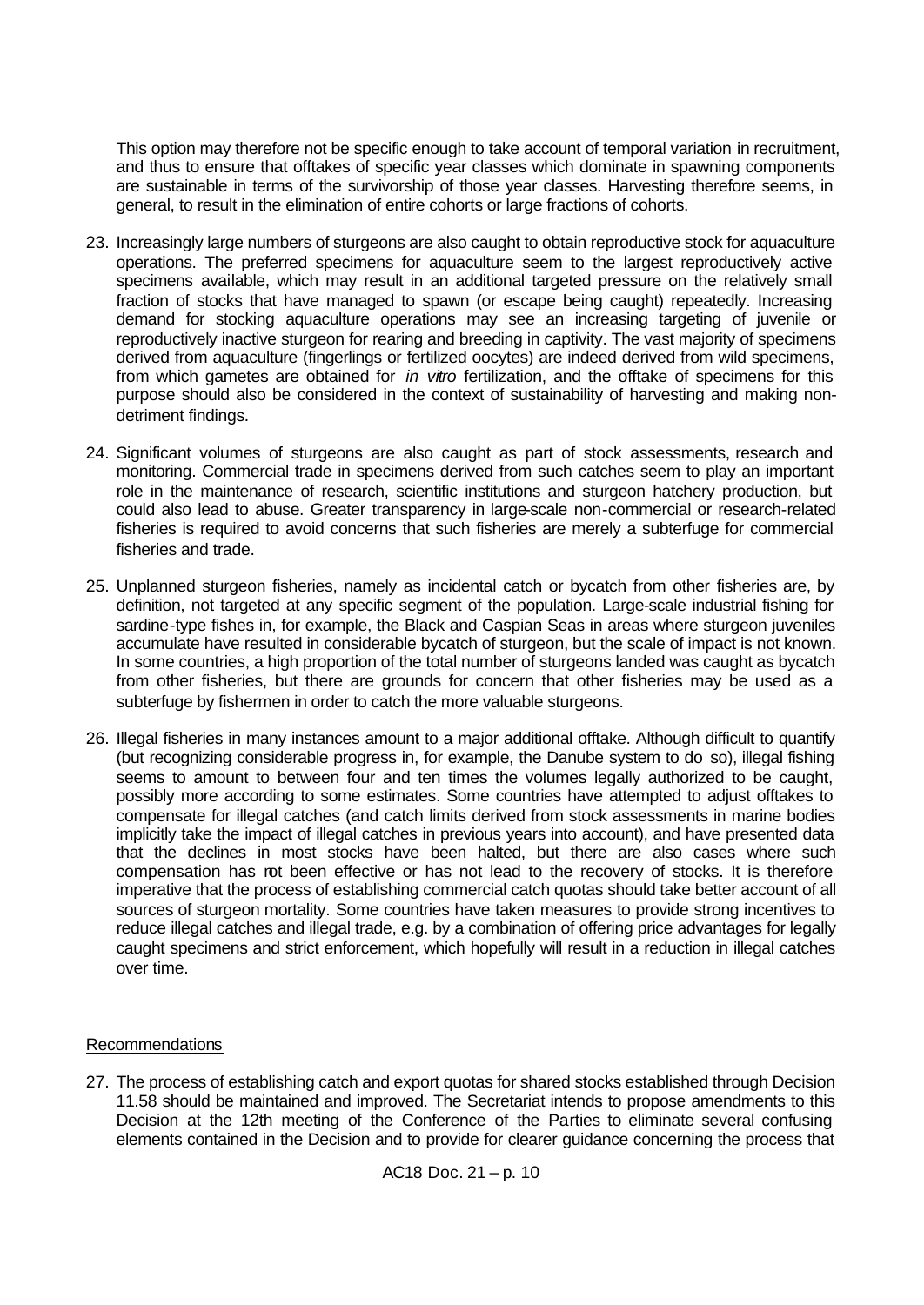needs to be followed by both range States and the Secretariat. It also intends to propose the incorporation of the substance of this Decision, along with other related Decisions, in a revised Resolution on the conservation of sturgeons.

- 28. Research is urgently needed to quantify the effects of current fishing practices in spawning rivers, with the aim of revising such practices to allow a significant fraction of the spawning component to return to marine water after spawning.
- 29. Alternative approaches to stock assessment and monitoring of sturgeons should be considered, to improve the basis for catch quotas in spawning rivers and to take better account of all sources of fishing mortality. New resources have to be identified to support more comprehensive, more regular and more intensive stock assessments. So-called fishery-independent assessment techniques need to be developed to complement trawl-based data collection.
- 30. Urgent research is needed into the impact and scale of illegal fishing of sturgeons, so that illegal fishing can be adequately taken into account in the establishment of offtake limits (and to provide a benchmark for enforcement success).
- 31. Alternative approaches to providing stock for aquaculture operations and stock enhancement programmes should be developed to reduce the impact of targeted harvesting of large sturgeons for this purpose (and to increase the genetic base for releases). Approaches to be considered could include the expansion of facilities for the cryopreservation of spermatozoa, and the hormonal manipulation of non-reproductive females.
- 32. Agreed protocols should be developed for scientific research involving large-scale catches and landings of sturgeons, to maximize the information that can be gained from such catches whilst minimizing the ecological impacts of such catches. Alternative mechanisms for the funding of stock assessments and research should be considered.
- 33. Regulation of fisheries with a significant bycatch of sturgeon should be revised, to reduce the impact of bycatches on sturgeon stocks. Regional conservation strategies should endeavour to incorporate such provisions.

#### Regulation of fisheries and enforcement

34. The catching and landing of Acipenseriformes species appears to be extensively regulated in almost all range States, but it is not apparent that the enforcement of such regulations is adequate in all cases, nor that the regulations themselves are always the most appropriate. There seems to be a general need to modernize the traditional hunting and fishing legislation used by most countries to include controls on domestic and international trade and to provide for economic incentives or other means to promote compliance. Regulations concerning river fishing may not be effective to reduce fishing effort unless compatible with the spawning and migratory behaviour of sturgeons, aspects which may not have been taken into account in all cases. Some regulations also appear not to be conducive to enforcement, e.g. it is easier to verify that no fishing takes place on some days than to verify that no more than a specified number of nets are set on any one day. Few countries have implemented tagging schemes to enable law enforcers to determine that a specimen has been legally acquired at any stage from landing to processing. In many range States national legislation, and the penalties available to the courts, do not reflect the conservation importance of sturgeon species and the penalties currently imposed often do not act as a sufficient deterrent to poachers or illegal traders. Although the Secretariat is satisfied, to a considerable extent, that the regulation of legal harvesting, processing and export appears to be effective, it is convinced that the regulation of domestic trade requires much greater attention in several range States. Domestic markets offer too great an opportunity for the laundering of illegally obtained and processed sturgeon parts and

AC18 Doc. 21 – p. 11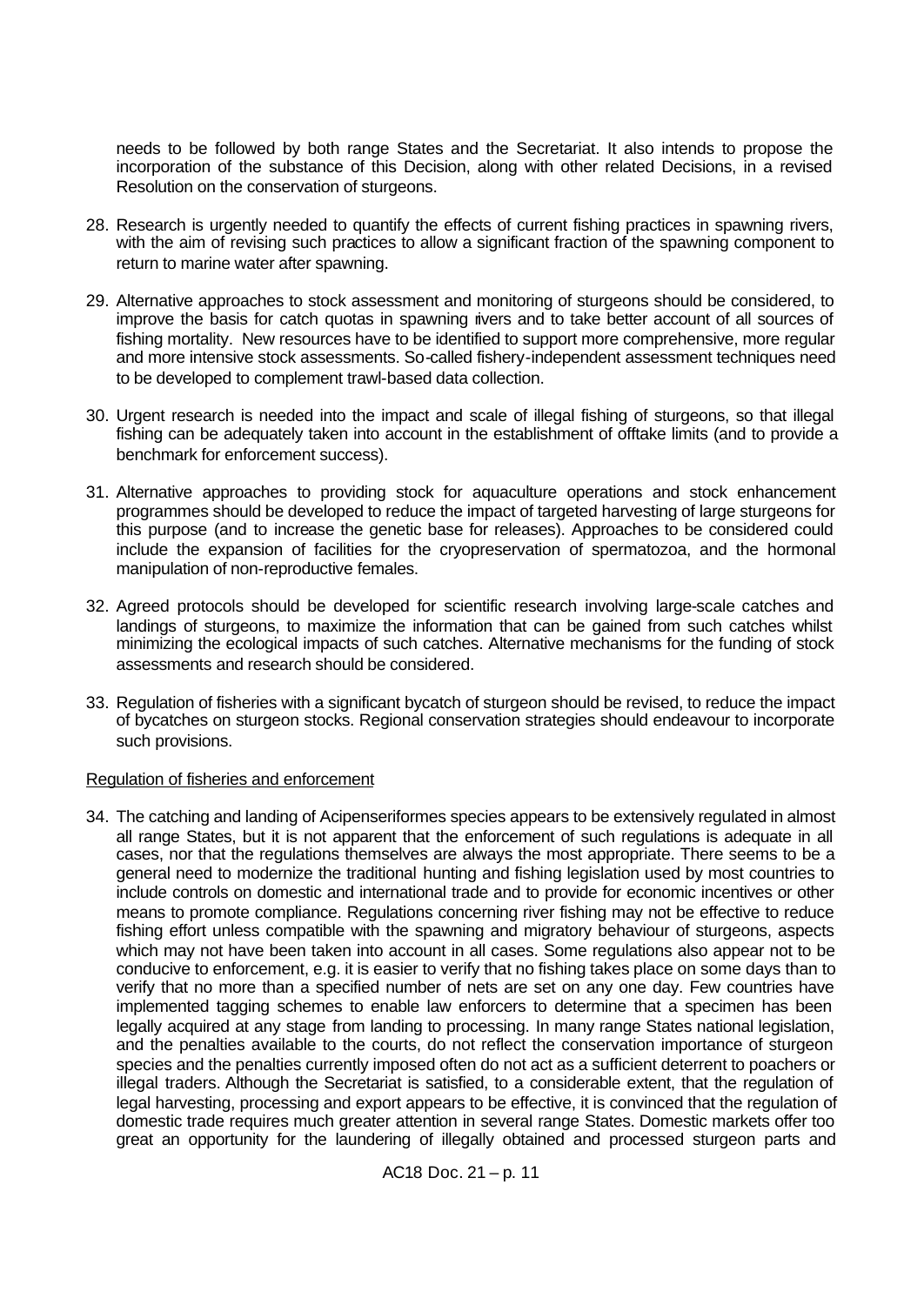derivatives. Domestic demand has often not been adequately assessed and has often not been taken into account in determining catch quotas.

- 35. Regulations concerning other fisheries may not have accommodated sturgeon management objectives in some cases, and serious impacts on the survival of fingerlings can be expected if, for example, fisheries using nets with small mesh sizes are conducted in the mouths of spawning rivers. Allowing sturgeon caught as bycatch to be sold commercially can arguably open a huge loophole for illegal targeting of sturgeons in fisheries ostensibly targeting other species.
- 36. Considerable awareness has been raised in all important range States of the importance of regulations and their enforcement, but further work and resources are still necessary in most cases. Fisheries regulations should be improved in several situations, e.g. to harmonize fisheries practices on both sides of the same river forming the boundary between countries, to limit the taking of spawning migrants, to establish a maximum size limit to allow the survival of some repeat spawners and older adults, and the release of non-target specimens.
- 37. Much more vigorous enforcement is needed, in parts of the Eurasian region in particular, in order to combat illegal fishing and illegal trade.

### Recommendations

- 38. Range States engaged in sturgeon fisheries should, in order to provide a sound legal basis for conservation and management of sturgeon resources, assess the effectiveness of their fishing regulations and review them to promote regional harmonization of regulation of sturgeon fisheries in shared basins, prevent other fisheries from undermining sturgeon conservation, and prevent trade in specimens resulting from sturgeon bycatch and scientific fisheries from becoming a subterfuge for commercial fishing and trade.
- 39. All range States should review regulations, or establish new regulations where appropriate, in order to bring strict control over domestic trade in sturgeon products.
- 40. Further efforts should be made by range States to maintain and improve enforcement, and to extend enforcement from fisheries to trade.

### Economic considerations in Acipenseriformes conservation

41. Most of the important sturgeon range States, in terms of the number of species or the amount of habitat, have economies in transition, and in some cases, large human communities without alternative sources of income depend on fisheries, including legal and illegal fisheries of sturgeons. Rural economies in such instances face severe consequences from further measures o restrict trade that may emerge through the processes under way in CITES, but in the longer term, even worse consequences if stocks decline further. Larger fishing companies and exporters will also be affected, but the consequences for small fishermen (legal and illegal) will be particularly severe. It is noteworthy that some economically important stocks of other fish species are also depressed or in a state of decline, at least in the Black Sea and the Caspian Sea, and other fisheries therefore do not offer much of an alternative source of income. It is important to recognize that managing a highvalue open-access resource, particularly for countries with economies in transition, is not an easy task. States need to have the institutional and financial resources (and political will) to improve management of the stocks, regulate access, reorganize the domestic catch and markets and ensure a fair standard of living for the local community. The lack of resources and capacity to manage the species provides an opportunity for illegal trade. An important question in the context of CITES is therefore to determine how greater investments in sturgeon conservation and management can be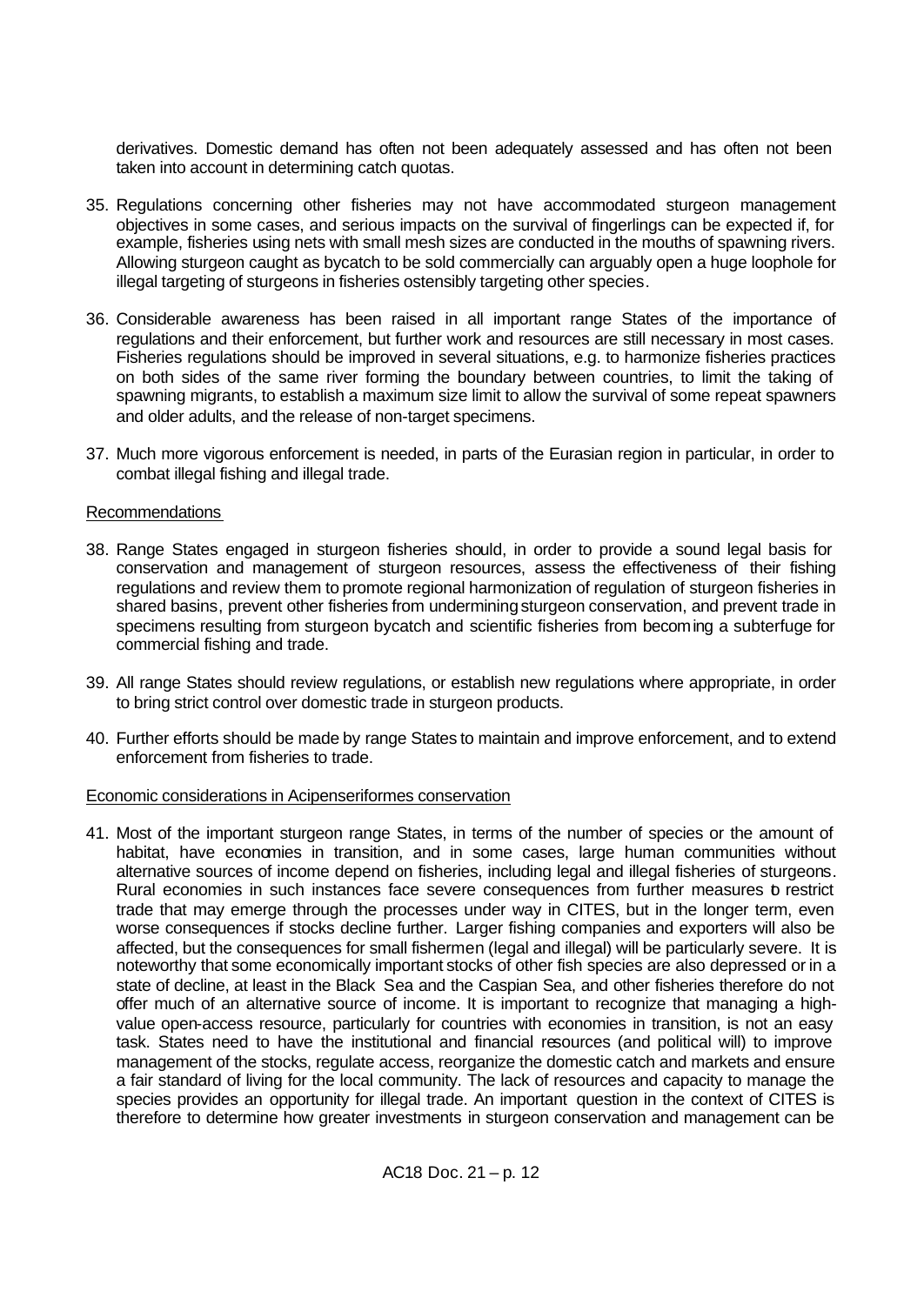made, how the role of sturgeon resources in sustainable development can be maintained, and how the role of international trade in sturgeon products can be enhanced in this regard.

- 42. Illegal fishing of sturgeon and illegal trade in caviar is poorly understood in terms of economic costs and benefits. While illegal harvesting and trade undoubtedly support the livelihoods of thousands of people in the Eurasian region, such activities probably also amount to a net loss in value that can be derived from the resource. From all accounts, illegal products achieve much lower prices than their legal equivalents, although this price differential is likely to be less prominent further up in the chain of trade and consumption. Illegal fishing, and probably also illegal trade, has nevertheless been remarkably efficient in economic terms. Small-scale illegal operators seem to recover several times more sturgeon and caviar compared to legal operations, and at much lower investment costs. Consideration should therefore be given to alternative ways of distributing access to sturgeon resources and providing a legal framework for the bulk of fishing activity that currently falls outside the legal realm. It may be possible to use greater revenue returns per unit caught through legal trade to reduce the overall number of sturgeons caught illegally. Early indications from some countries suggest that such alternatives are effective.
- 43. Domestic markets should be regulated regardless of international trade regulation, because they may drive the overexploitation of a biological resource on their own. Inadequate control of domestic markets is also leading to substantial loss of potential revenue for States and the financing of conservation and enforcement. Taxation on trade in caviar is often focused solely on the major legal exporters. Customs and other revenue-gathering agencies could be encouraged to focus on all aspects of the trade in sturgeons, especially domestic markets. Enforcement efforts should not be restricted to fishery-protection issues.
- 44. Differences in revenues received by different range States for their sturgeon resources are striking. Some countries have achieved highly sophisticated marketing of their exports, whilst others appear to be far less efficient. Quality control and packaging are obvious areas requiring improvement, but other aspects of trade could also be improved. Various systems of trading sturgeon products internationally are used, ranging from a single State-controlled corporation conducting processing and exports, to competitive auctions of catch quotas, independent processors and multiple exporters. Too little is known about the relative merits of each system, but range States involved in sturgeon fisheries and trade should consider alternative models, learn from their competitors and conduct much more market research than is evidently done at present. A more comprehensive system of labelling caviar and other sturgeon products is required to facilitate enforcement (see document AC18 Doc. 15.2), and can contribute to customer awareness if the labelling system is marketed as a certification tool to discriminate between legally and illegally acquired specimens.
- 45. The potential impact of sturgeon aquaculture on sturgeon conservation is unclear. All indications are that *ex situ* production of sturgeons will increase considerably if the output from *in situ* production cannot meet the international demand for caviar in particular. Such a shift in production may reduce fishing pressure on wild sturgeons, but may also pose a risk concerning the positive relationship that countries may wish to develop between international trade and the conservation and management of sturgeons and their habitat. Further consideration is needed amongst range States of current policies on the export of fertilized oocytes and fingerlings to commercial *ex situ* operations. Aquaculture may also play an important role in range States, and may be one of the most viable alternatives to illegal harvesting and trade. So far few range States have actively promoted the development of such operations in their territories and using their own species, and this option should be given serious consideration.

Recommendations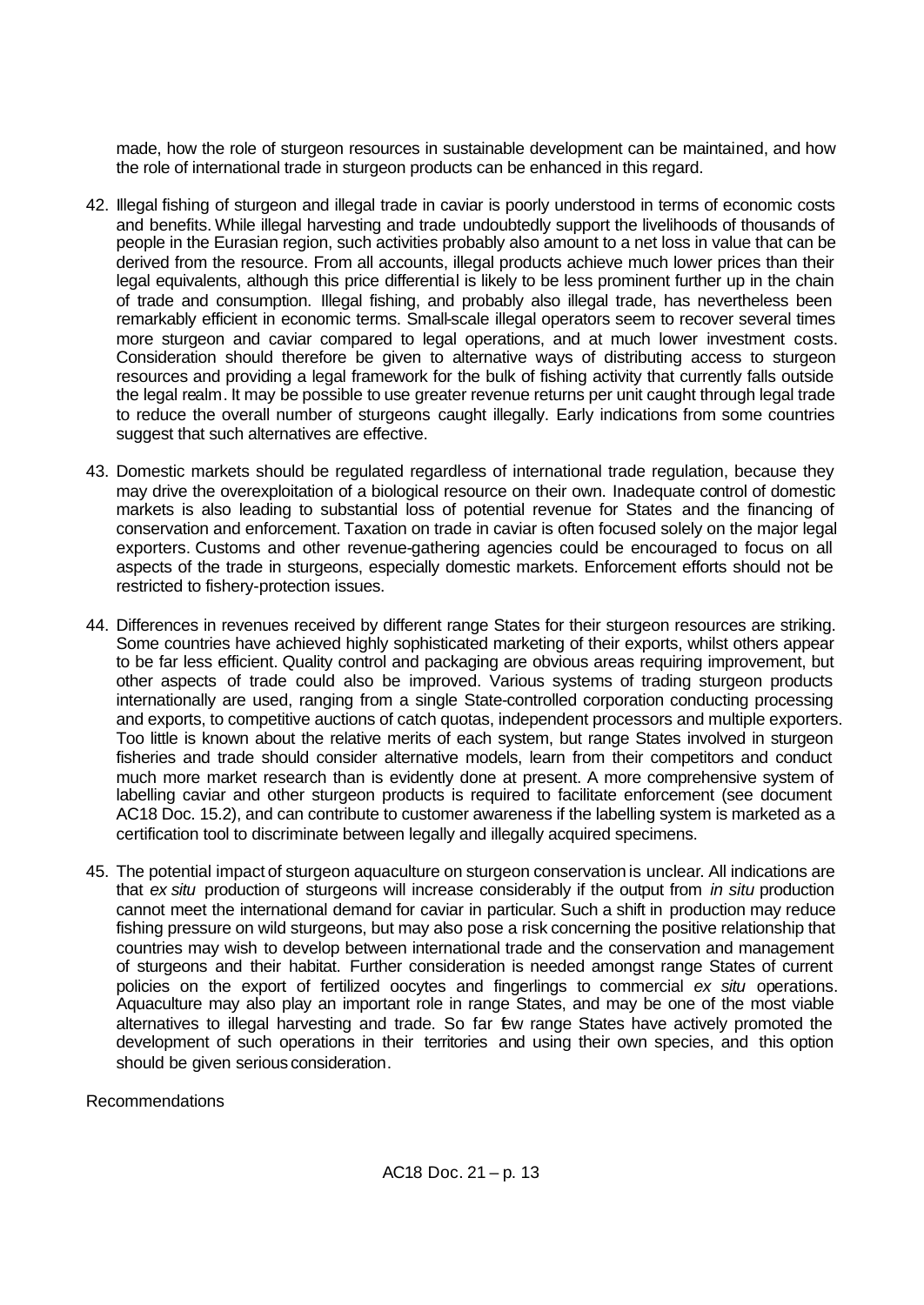- 46. Range States should, as part of the process of developing regional conservation strategies for sturgeons, identify mechanisms that will enhance the funding of conservation and management of sturgeon stocks, possibly including mechanisms that will allow reinvestment of trade revenues into conservation and management. The feasibility of economic instruments such as tradeable catch and export quotas, export taxes, access fees (payment for the right to exploit the resources) and user charges should be explored in order to create incentives for proper management (i.e. to generate enough income through exports and economic instruments to finance and make investments in management activities, monitoring and enforcement). The Secretariat is available to assist in this regard.
- 47. Range States should investigate alternative options concerning the distribution of access to sturgeon resources, and seek the assistance of international development and conservation organizations to do so, particularly to address the issue of large-scale illegal fishing by people with low incomes.
- 48. Range States should review current policies on the export of fertilized oocytes and live fish for aquaculture, in order to develop a harmonized approach that will support their conservation and habitat protection efforts, prevent genetic pollution, and secure long-term market access (but sacrificing short-term gains through trade in these high value items). Support for the establishment of aquaculture operations involving local communities and local species should be actively considered, to provide alternative income and reduce harvesting pressure.
- 49. Range States should, in order to maximize the economic value of trade in sturgeons and thus the potential benefits to sturgeon management and conservation, consider alternative marketing models. Assistance should be sought from appropriate international bodies in this regard, including the Secretariat. Consideration should be given to using the universal labelling system as a certification tool at retail level in order to promote customer confidence. Some tools from the intellectual property regime could possibly be used to add value to exports by establishing rules concerning the origin and trade names for caviar, similar to the European wine industry amongst other industries. Preference and price advantages for sustainably produced caviar could serve as a powerful incentive measure in producer States. The Secretariat is available to assist with the investigation of such options.

### **Conclusion**

50. The Secretariat wishes to note that the problems summarized above are not insurmountable, and that processes of liaison and coordination created through the implementation of the Review of Significant Trade, as well as the implementation of Decision 11.58, have already achieved much to raise awareness of sturgeon conservation needs, to improve regional cooperation, to improve access to information, to improve accountability in the use of sturgeon resources and to serve as useful frameworks for further action. Considerable commitment to improved management has been demonstrated by virtually all countries engaged in large-scale commercial use of sturgeons.

51.Decision 11.58, the scope of the recommendations of the Animals Committee pursuant to Resolution Conf. 8.9 (Rev.), and subsequent agreements of the Standing Committee have provided a new level of intervention in the management of CITES-listed species and trade in their specimens which may become a benchmark in CITES. The Secretariat has been able to engage with the major producers to an unprecedented level, also involving new Parties, non-Parties, new Management Authorities, Scientific Authorities and regional scientific institutions, new regional bodies and consultative processes, and it believes that the outcome has been very positive.

52. The Secretariat wishes to thank all Acipenseriformes range States for the information that they have provided and their willingness to address complex issues related to the conservation and management of species in this order. It is hoped that the processes that have been established and